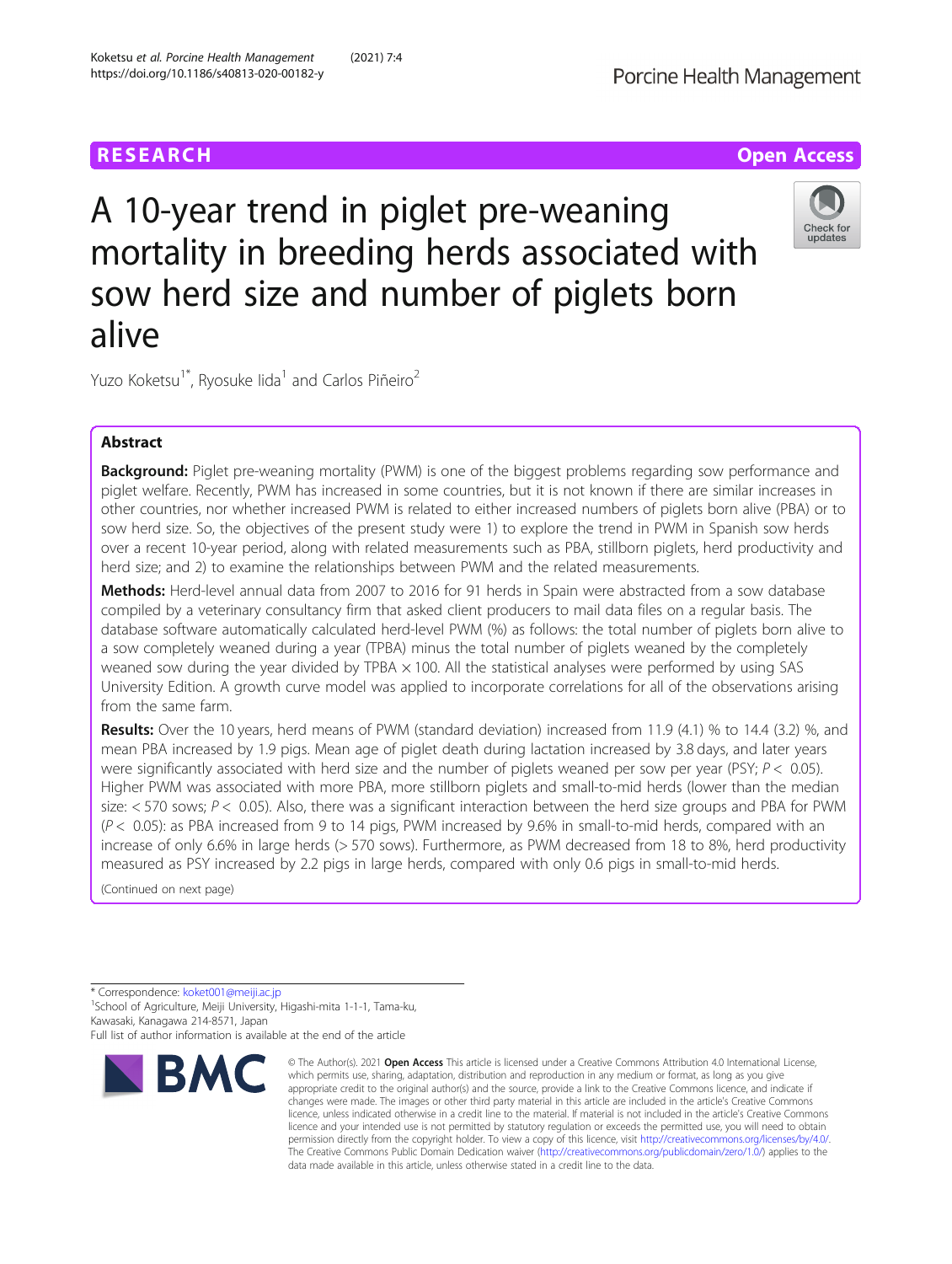#### (Continued from previous page)

Conclusion: Large herds were better than small-to-mid herds at alleviating the association between increased PBA and increased PWM. Also, the relationship between decreased PWM and increased herd productivity was improved more in large herds than in small-to-mid herds.

Keywords: Piglets, Herd size, Pre-weaning mortality, Year trend

## Introduction

Piglet pre-weaning mortality (PWM) is one of the key components in the productivity tree of piglets weaned per sow per year (PSY) when PSY is used as an integrated measurement of reproductive performance in sow herds  $[1-3]$  $[1-3]$  $[1-3]$  $[1-3]$ . Over the last decade the herd-level mean PWM in the U.S.A. has increased [[4\]](#page-7-0). There are various possible reasons for increasing PWM. For example, it is known that increased PWM is associated with more piglets born alive (PBA) [\[1](#page-7-0), [5](#page-7-0), [6\]](#page-7-0), and that genetic improvements in the swine industry over the last few decades have significantly raised PBA [\[2](#page-7-0), [7](#page-7-0)]. Also, herd-level data analysis has shown that stillborn piglets, later weaning and smaller herd size are also possible factors for high PWM [[8](#page-7-0)-[10](#page-7-0)]. For example, more stillborn piglets have been associated with higher PWM and lower weaning weight [[4,](#page-7-0) [10](#page-7-0), [11](#page-7-0)]. In contrast, late weaning has only been associated with piglets living a few more days in the farrowing room before dying [[8,](#page-7-0) [12\]](#page-7-0), and so it is not clear if late weaning would be directly related to increased PWM. With regard to herd size, a study found that between 2010 and 2014 small herds in Spain had higher PWM than large herds [[13\]](#page-7-0). Also, another study reported that that large herd size was associated with decreased sow longevity [[14\]](#page-7-0). Therefore, it is possible that herd-level factors could affect PWM because large herds have more advanced facilities, more human resources and a higher level of genetic improvement than small herds [\[12](#page-7-0), [15\]](#page-7-0).

Furthermore, it has been widely reported that most piglet deaths occur at 0–1 days after birth [[1](#page-7-0), [9,](#page-7-0) [16](#page-7-0)]. However, it is possible that recent improvements in management practices to cope with increasing PBA and an increased number of low birth weight piglets [\[16](#page-7-0), [17](#page-7-0)] might alter the age at which piglets die. However, no studies have looked at recent trends in the age of piglet death, nor quantified the relationships between PWM and related herd performance measurements such as PBA and PSY in sow herds. Furthermore, although a study suggested recent increases in PWM in the U.S.A., there have not been any recent studies on PWM trends in another of the major pig producing country, namely Spain. Therefore, the objectives of the present study were to 1) explore the recent trends in PWM, age of piglet death, PBA and other performance measures, 2) examine the association between PBA and PWM, and 3) assess the association between PWM and herd productivity measured as PSY using 10-year herd-level data from Spanish sow herds.

## Materials and methods

## Studied herds and their herd-level data

A veterinary consultancy firm (PigCHAMP Pro Europa S.L. Segovia, Spain) has requested all client producers to mail their data files on a regular basis and has accumulated a sow database. In the summer of 2017, 91 Spanish herds that had 10-year records from 2007 to 2016 were chosen from the database, and their retrospective herdlevel annual data for these years were abstracted from the data files.

Between 2007 and 2016, most of the studied herds used farrowing crates in farrowing barns. Also, the lactation and gestation diets in the herds were formulated using cereals (barley, wheat and corn) and soybean meal. Replacement gilts in the herds were either purchased from breeding companies or were home-produced through internal multiplication programs.

#### Definitions and categories

Annual PWM values (%) from 2007 to 2016 were calculated by the recording software (PigCHAMP, Ames, U.S.A.) using the following equation: the total number of piglets born alive to a sow completely weaned during a year (TPBA) minus the total number of piglets weaned by the completely weaned sow during the year divided by TPBA  $\times$  100. Also, the herds were categorized into two groups (large and small-to-mid herds) based on the 50th percentile of the mean herd size over the 10 years (570 sows). The 50th percentile was chosen as the cutoff point to objectively categorize the studied herds into two groups.

Additionally, herd-years was defined as the number of herds times the number of years containing each herd's annual data. The studied herds were initially chosen because they were thought to have full 10-year records, so the expected herd-years was  $910$  (91 herds  $\times$  10 years). However, some herds had missing or unreliable data in some years, so these herd-years were excluded (see next section).

#### Recording by producers of PWM and age of piglet death

There is a place in the software where producers have the option to record the date that a piglet died and the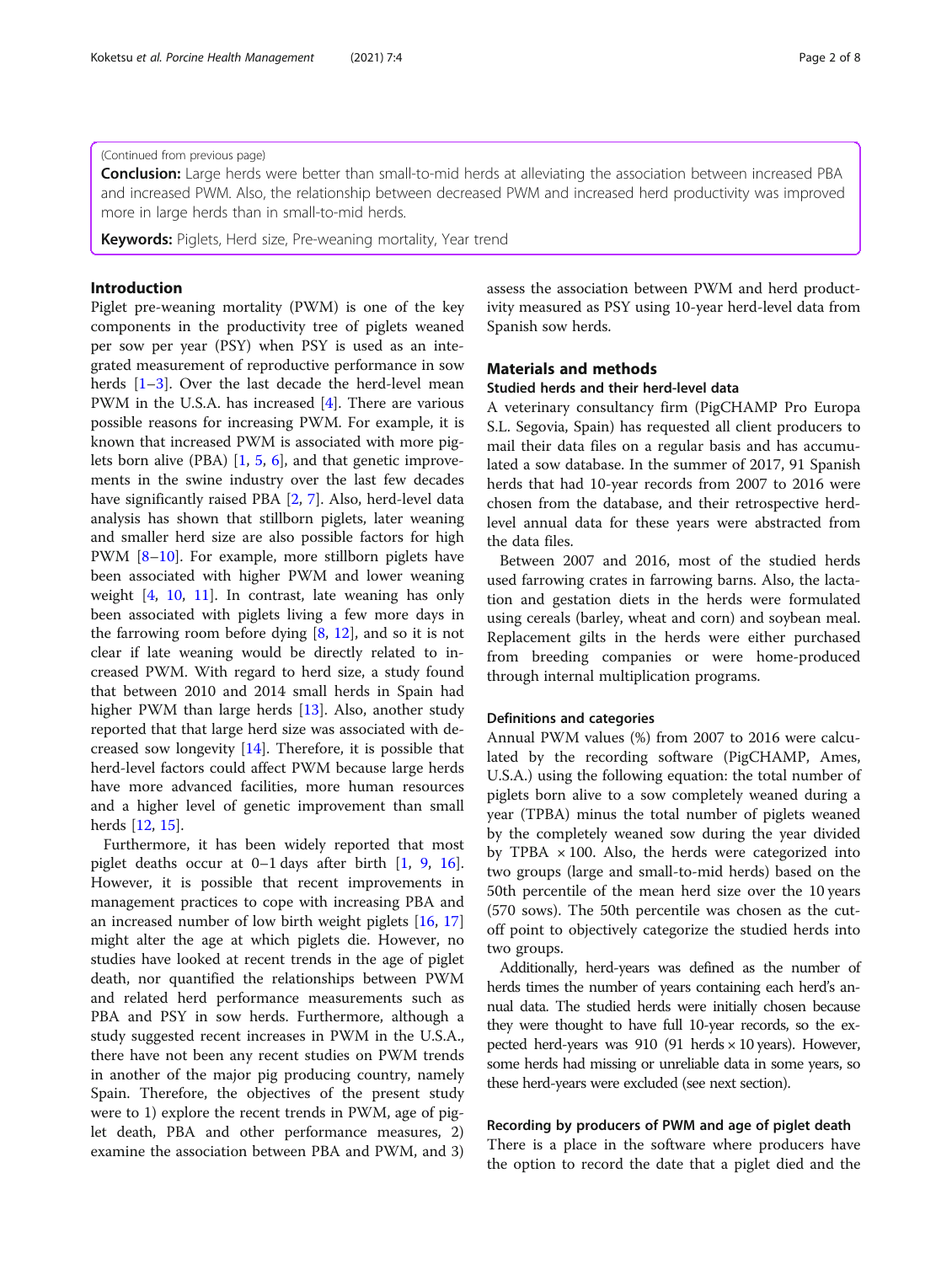number of piglet deaths. However, sometimes producers did not record this data or did not record it correctly. As a result, 97 of the 910 herd-year records were excluded: 49 (5.4%) herd-year records were excluded because they had no recorded age for piglet death, and another 48 herd-year records (5.3%) were excluded because the recorded mean age of piglet death was the same as the mean weaning age, suggesting inaccurate recording of the data.

There are two types of PWM data: a herd-level value calculated by the software, and an individual value for each sow derived from the piglet deaths for each sow recorded in the software by the producer. The herd-level PWM calculated by the software was used for all PWM analyses. However, for the analysis on age of piglet deaths, we used the death events recorded by the producers because there was no herd-level software calculation for the age of piglet death.

The two PWM values were compared for herd-level internal consistency. The mean PWM calculated by the software was 12.8 (3.6 standard deviation: SD) % ranging between 1.9 and 24.8%, whereas the mean PWM recorded by the producers was 11.2 (3.9 SD) % ranging between 1.2 and 22.4%. In the dataset, the proportion of individual sow PWM values recorded by the producers was 87.5% of the PWM values calculated by the software. Pearson correlation coefficients between the two types of PWM for each of the 10 years ranged between 0.60 and 0.77 ( $P < 0.01$ ).

#### Statistical analysis

All analyses were conducted with SAS University Edition (SAS Inst. Inc., Cary, NC, U.S.A.). Pearson correlation analysis between PWM and other measurements was performed for each of the 10 years using the CORR procedure. Also, a Chi-square test was performed to examine whether or not the frequency distributions of age of piglet death differed between years. The associations were considered significant when the P-value was < 0.05.

A growth curve model with random intercept and slope was applied using the MIXED procedure to incorporate correlations for all of the observations arising from the same farm [\[18](#page-7-0), [19\]](#page-7-0), using an unstructured covariance matrix for the random effects and years as continuous variables. So, Model 1 was constructed using the linear year and squared year expression to examine whether there was an increasing or decreasing 10-year trend for PWM and the other key measurements. A cubed year expression was examined only when the squared year expression was significant. We assumed the relationships between the year and examined variables were non-linear.

When sow herd size and age of piglet death were examined as outcome variables, the data were first converted using a square root transformation because those data were not normally distributed. Model 2 used repeated measures analysis to compare PWM and other performance parameters between the two herd size groups. The model included herd size groups and year as fixed effects.

Model 3 examined the associations between PWM or age of piglet death and possible explanatory factors. The model included the following fixed effects, PBA, squared PBA, herd size groups, year, squared year, the number of stillborn piglets and six two-way interactions between the four main factors (PBA, herd size groups, year and the number of stillborn piglets). Two possible factors (i.e. weaning age and gestation length) were not included in Model 2 because the correlations between these two factors and PWM were not consistent over the 10 years (Additional file [1](#page-7-0)). Also, in preliminary analysis, those two factors were not found to be significant in Model 3  $(P > 0.10)$ .

Model 4 examined the associations between PWM and either the number of piglets weaned or PSY. It included PWM, squared PWM, herd size groups, year, squared year and three two-way interactions between PBA, herd size groups and year as fixed effects. When PBA and PWM were used as explanatory variables they were centered at the grand means (12.032 pigs and 12.78%, respectively). The adequacy of the model assumptions for the random effects was checked by visual inspection of normal-probability plots [\[20](#page-7-0)].

#### Results

Mean PWM increased from 11.9 (4.1 SD) % in 2007 to 13.1 (3.2 SD) % in 2016, and PBA increased from 11.2 (0.8 SD) to 13.1 (1.1 SD) piglets over the same period (Table [1](#page-3-0); Fig. [1a](#page-3-0)). Mean sow herd size (median) also increased over the 10 years from 742 (463) to 957 (650) sows, and PSY increased from 22.2 to 26.4 pigs (Fig. [1](#page-3-0)b).

Table [1](#page-3-0) also shows the linear and quadratic expressions of year were found significant for PBA, the number of stillborn piglets, the number of piglets weaned, PSY and sow herd size ( $P < 0.05$ ). Additionally, the linear expression of year was found significant for age of piglet death ( $P < 0.05$ ). However, the cubed year expression was not significant for any measurement  $(P > 0.10)$ .

More PBA, more stillborn piglets and small-mid herds were associated with higher PWM ( $P < 0.05$ ; Table [2](#page-4-0)). Also, there was a significant two-way interaction between PBA and herd size group for PWM  $(P < 0.05)$ . Figure [2](#page-4-0) shows the association between PBA and PWM, using Model 3 containing PBA and year as fixed effects. As PBA increased from 9 to 14 pigs, PWM in small-tomid herds increased by 9.5% whereas it only rose by 6.6% in large herds (Fig. [2\)](#page-4-0).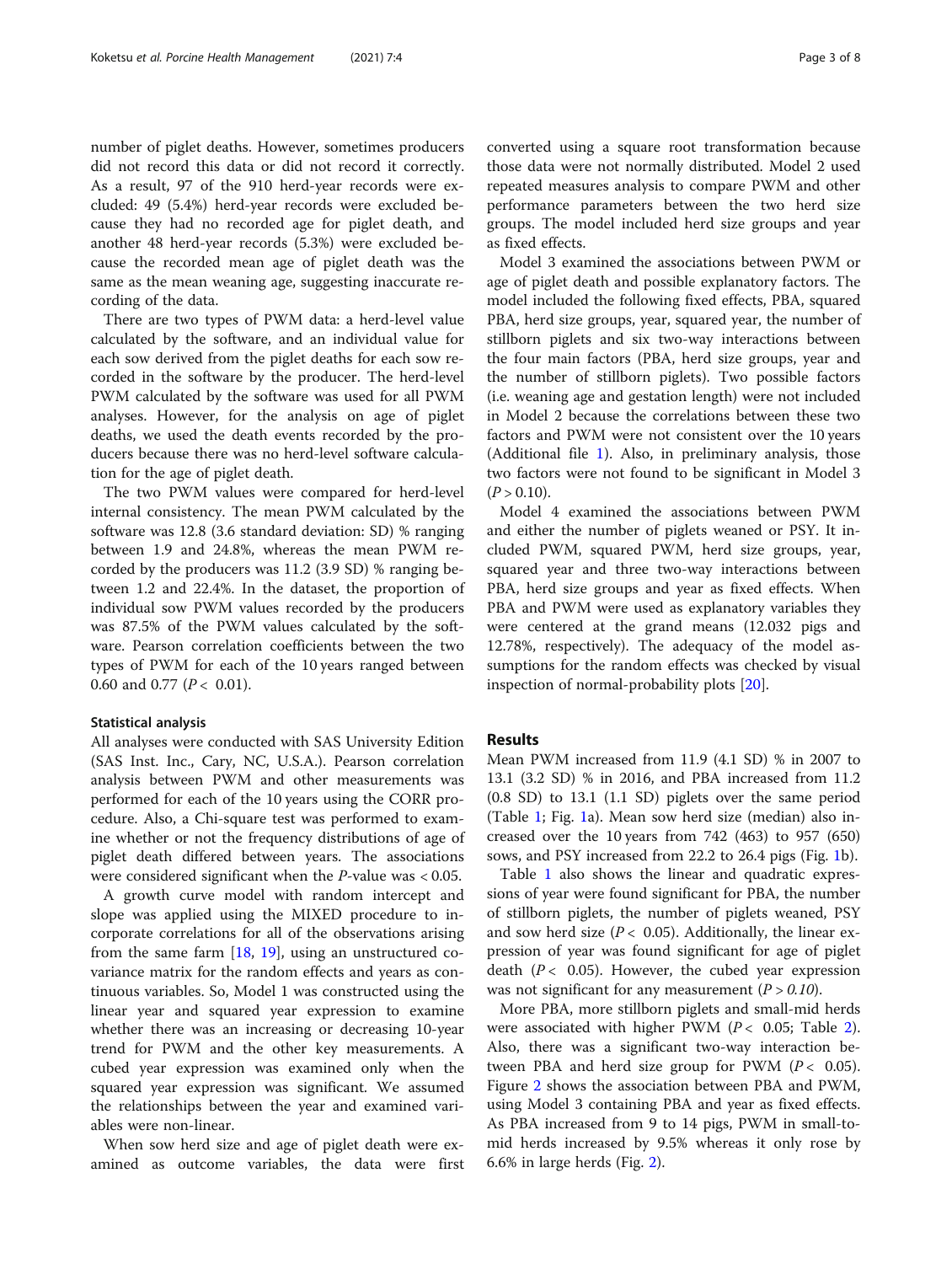<span id="page-3-0"></span>Table 1 Means (standard deviation) in four selected years (2007–2016), and estimates (Es) <sup>a</sup> of year effects (standard error: SE) on pre-weaning mortality and related performance measurements

|                                        | Year        |             |             | Year effect (Y) |                     |                    |
|----------------------------------------|-------------|-------------|-------------|-----------------|---------------------|--------------------|
|                                        |             |             |             |                 | Υ                   | Y x Y              |
| Measurement                            | 2007        | 2010        | 2013        | 2016            | Es (SE)             | Es(SE)             |
| Piglets born alive                     | 11.2 (0.83) | 11.7(0.87)  | 12.2 (0.85) | 13.1 (1.06)     | 0.0758(0.0236)      | 0.0107(0.0019)     |
| Stillborn piglets                      | 1.03(0.56)  | 1.04(0.50)  | 1.02(0.49)  | 1.04(0.51)      | $-0.0174*$ (0.0100) | 0.0021(0.0008)     |
| Piglets weaned                         | 9.8(0.68)   | 10.2(0.68)  | 10.6(0.68)  | 11.3(0.91)      | 0.0433(0.0204)      | 0.1954(0.0068)     |
| Pre-weaning mortality, %               | 11.9 (4.08) | 12.8 (3.49) | 13.0 (3.66) | 13.1 (3.19)     | 0.3304(0.1103)      | $-0.0194(0.0091)$  |
| Age at piglet death, days <sup>b</sup> | 2.5(3.97)   | 3.2(4.14)   | 4.8(4.24)   | 5.6(5.12)       | 0.1506 (0.0493)     | $0.0012*$ (0.0038) |
| Piglets weaned per sow per year        | 22.2(2.88)  | 23.9 (2.22) | 24.5 (2.36) | 26.4 (2.96)     | 0.1882(0.1029)      | 0.1954(0.0068)     |
| Sow herd size                          | 742 (723)   | 816 (761)   | 873 (764)   | 957 (830)       | 0.2349(0.1111)      | 0.0155(0.0079)     |

<sup>a</sup>Es of year effects (SE) were obtained from statistical models. The models included the year effect only as fixed effects

<sup>b</sup>The statistical models were applied to square root-transformed values

All estimates shown in the Table were found significant ( $P < 0.05$ ) unless indicated as \* ( $P > 0.05$ )

There were some differences between the two herd size groups, with large herds having lower PWM, more piglets weaned, higher farrowing rates and more PSY than the small-to-mid herds ( $P < 0.05$ ; Additional file [2](#page-7-0)). However, there was no significant difference between the two herd size groups for PBA  $(P = 0.45)$ .

Lower PWM was associated with more piglets weaned and more PSY ( $P < 0.05$ ; Table [3\)](#page-5-0). Also, there was a significant two-way interaction between PWM and herd size group for PSY ( $P = 0.04$ ) but not for piglets weaned  $(P = 0.14)$ . Figure [3](#page-5-0) shows the associations between PWM and either PSY or the number of piglets weaned. With regard to PSY, as PWM decreased from 18 to 8%,

PSY increased by 1.8 pigs in large herds but only by 0.6 pigs in small-to-mid herds (Fig. [3](#page-5-0)a). In contrast, the increase in the number of piglets weaned as PWM decreased from 18 to 8% was similar for both herd size groups, increasing by 0.4–0.6 pigs (Fig. [3b](#page-5-0)).

Mean age of piglet death increased from 2.5 (4.0 SD) to 5.6  $(5.1 S<sub>D</sub>)$  days over the 10 years (Table 1), with a significant difference between years in the frequency distribution of piglet death age  $(P < 0.01$ ; Fig. [4a](#page-6-0)). There were significant linear and quadratic year expressions for age of piglet death in the mixed-effects model ( $P < 0.05$ ; Table [4\)](#page-6-0). Also, there was an interaction between the year and herd size group for age of piglet death  $(P = 0.05)$ .

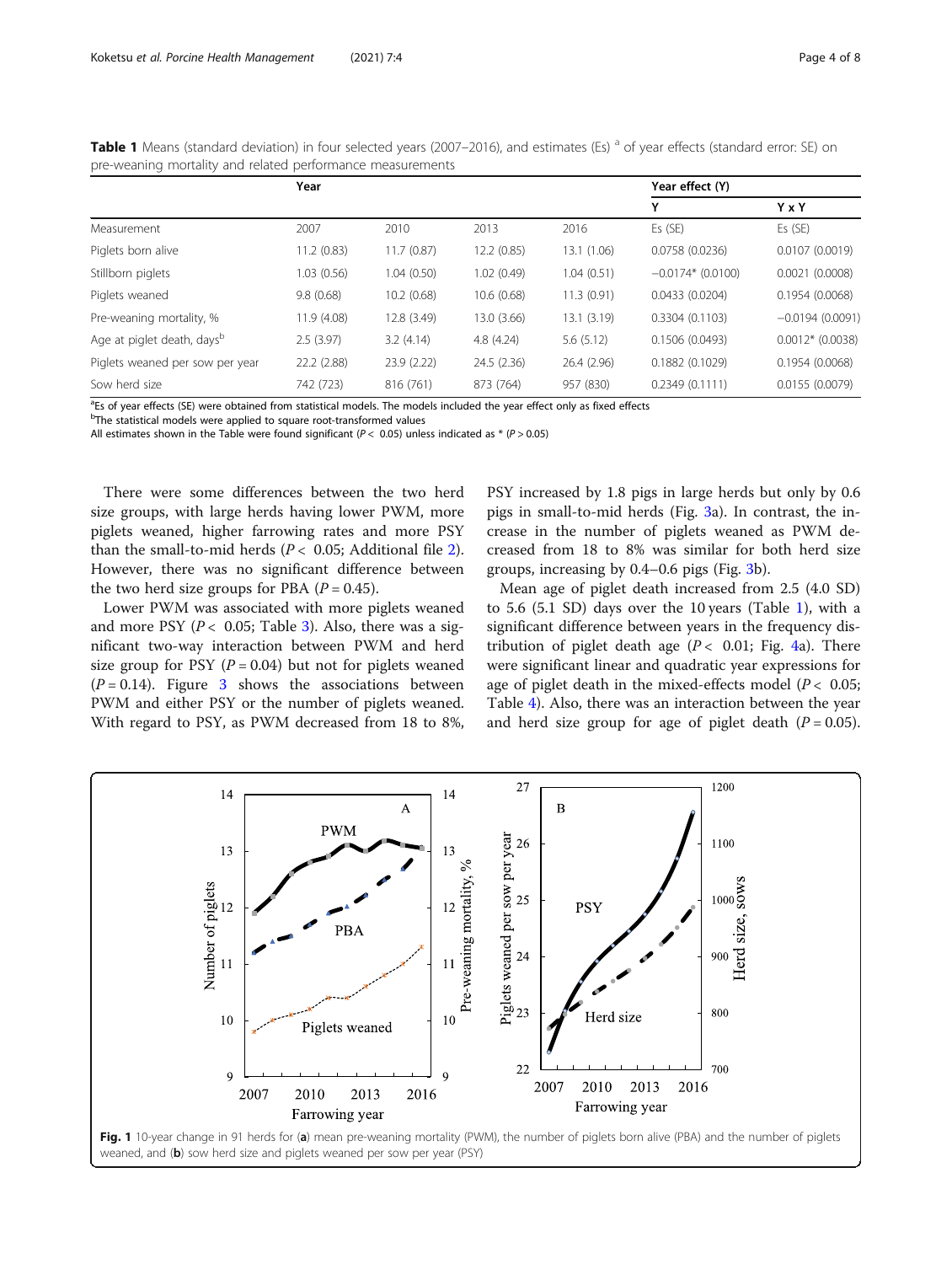<span id="page-4-0"></span>Table 2 Estimates (standard error: SE) and P-values of piglets born alive and sow herd size in the mixed-effects model for pre-weaning mortality in 91 herds

| <b>Effects</b>                           | Pre-weaning mortality (%) |         |  |
|------------------------------------------|---------------------------|---------|--|
|                                          | Estimate (SE)             | P-value |  |
| Intercept (SE) <sup>a</sup>              | 12.388 (0.625)            | < 0.01  |  |
| Piglets born alive                       | 1.217 (0.366)             | < 0.01  |  |
| Piglets born alive squared               | $-0.202(0.079)$           | 0.01    |  |
| Sow herd size group                      | 1.845 (0.779)             | 0.03    |  |
| Sow herd size group x Piglets born alive | 0.577(0.290)              | 0.04    |  |
| Year                                     | 0.090(0.147)              | 0.96    |  |
| Year x Year                              | $-0.020(0.012)$           | 0.05    |  |
| Year x Piglets born alive                | $-0.012(0.052)$           | 0.77    |  |
| Year x Sow herd size group               | $-0.014(0.102)$           | 0.04    |  |
| Stillborn piglets                        | 2.621 (0.686)             | < 0.01  |  |
| Piglets born alive x Stillborn piglets   | 0.059(0.275)              | 0.82    |  |
| Year x Stillborn piglets                 | 0.112(0.101)              | 0.30    |  |
| Sow herd size group x Stillborn piglets  | $-0.471(0.633)$           | 0.46    |  |

<sup>a</sup>SEs were obtained from the statistical model

Over the 10 years, the age of piglet death in small-tomid herds increased by 3.3 days, whereas in large herds it increased by only 2.7 days (Fig. [4b](#page-6-0)).

#### **Discussion**

Our study clearly demonstrates that mean PWM, PBA, piglets weaned and PSY increased between 2007 and 2016 in the studied herds. Another study covering a similar time period has reported a significant increase in PBA associated with genetic improvement [\[2](#page-7-0)].

Therefore, it appears that genetic progress in the swine industry has led to recent significant increases in PBA and related performance [\[2](#page-7-0), [7](#page-7-0)].

Our study also showed that more PBA was associated with higher PWM, which is consistent with previous reports in Thailand, Canada and Japan [\[6](#page-7-0), [8,](#page-7-0) [9](#page-7-0)]. Additionally, our study clearly showed that the relationship between PBA and PWM differed depending on herd size. For example, as PBA increased from 9 to 14 pigs, PWM in small-to-mid herds increased by 9.5%, compared with an increase of only 6.6% in large herds. So, the increased PWM in large herds was approximately 40% lower than that in small-to-mid herds over the same PBA range. Also, large herds had lower PWM and more piglets weaned than small-to-mid herds. These results suggest that large herds can alleviate the association between increased PBA and increased PWM better than small-to-mid herds. The reasons for this could be that large herds have more advanced facilities than small-tomid herds, such as well-designed farrowing crates and milk replacer feeders [[12](#page-7-0), [21\]](#page-7-0). Also, large herds are likely to have more human resources and a high level of genetic improvement than small-to-mid herds [\[15](#page-7-0)]. In addition, our results indicate that PWM is not likely to increase to 20% or higher even if PBA increases to 15 or more pigs, regardless of herd group.

Our study also showed that the average age of piglet death increased by approximately 4 days over the 10 years, with many herds delaying piglet death from the first 0–1 days to 4–5 days after the start of lactation. While current practices such as assisting colostrum intake and split nursing can help small and

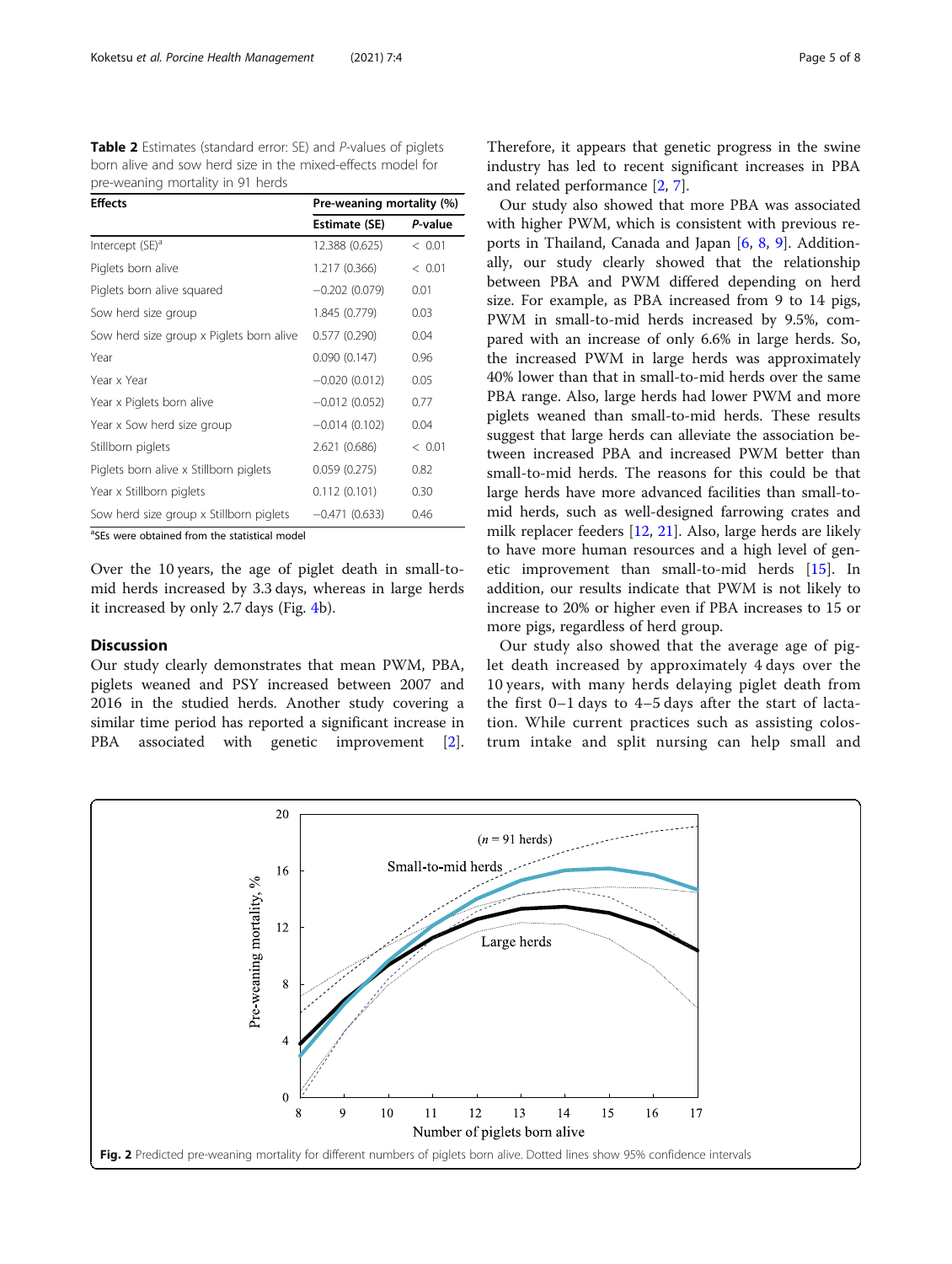| TOT the number of piglets wealted and piglets wealted per sow per year (F31) in 91 helds |                       |         |                   |         |  |  |  |
|------------------------------------------------------------------------------------------|-----------------------|---------|-------------------|---------|--|--|--|
| <b>Effects</b>                                                                           | <b>Piglets weaned</b> |         | <b>PSY</b>        |         |  |  |  |
|                                                                                          | Estimate (SE)         | P-value | Estimate (SE)     | P-value |  |  |  |
| Intercept (SE) <sup>a</sup>                                                              | 10.1090 (0.1215)      | < 0.01  | 22.5403 (0.4211)  | < 0.01  |  |  |  |
| <b>PWM</b>                                                                               | $-0.0610(0.0128)$     | < 0.01  | $-0.1483(0.0605)$ | < 0.01  |  |  |  |
| PWM x PWM                                                                                | $-0.0011(0.0009)$     | 0.21    | 0.0093(0.0046)    | 0.04    |  |  |  |
| Sow herd size group                                                                      | $-0.1988(0.1630)$     | 0.23    | $-0.2279(0.5288)$ | 0.66    |  |  |  |
| Sow herd size group x PWM                                                                | 0.0175(0.0120)        | 0.14    | 0.1197(0.0582)    | 0.04    |  |  |  |
| Year                                                                                     | 0.0590(0.0233)        | 0.01    | 0.3164(0.1033)    | < 0.01  |  |  |  |
| Year x Year                                                                              | 0.0076(0.0015)        | < 0.01  | 0.0143(0.0080)    | 0.06    |  |  |  |
| Year x PWM                                                                               | 0.0010(0.0017)        | 0.59    | $-0.0056(0.0082)$ | 0.49    |  |  |  |
| Year x Sow herd size group                                                               | 0.0017(0.0225)        | 0.94    | $-0.1365(0.0732)$ | 0.06    |  |  |  |

<span id="page-5-0"></span>Table 3 Estimates (standard error: SE) and P-values of pre-weaning mortality (PWM) and sow herd size in the mixed-effects model for the number of piglets weaned and piglets weaned per sow per year (PSY) in 91 herds

<sup>a</sup>SEs were obtained from the statistical model

low birth weight piglets survive and grow [\[22](#page-7-0)–[25\]](#page-7-0), in some cases these practices may simply delay the inevitable, and such piglets born with low body weights or intrauterine growth retardation [[17\]](#page-7-0) may tend to die later in mid-lactation.

The association between more stillborn piglets and higher PWM is consistent with previous studies that reported more stillborn piglets being associated with decreased 21-day litter weights [[11](#page-7-0)], more occurrences of uterine prolapse [\[26\]](#page-7-0), more abortions at subsequent pregnancy [\[27](#page-7-0)] and higher culling risks in sows [\[28](#page-7-0)]. These negative associations may suggest that sows with more stillborn piglets tend to be fed in herds with poor

hygiene or live in herds with health problems such as porcine reproductive or respiratory syndrome virus [[29\]](#page-7-0).

Our study also showed that a 10% decrease in PWM was associated with an increase in PSY of 1.8 pigs in large herds but only with an increase of 0.6 pigs in small-to-mid herds, even though there was little difference between the large and small-to-mid herds in the number of piglets weaned (0.6 vs. 0.4 pigs, respectively). This difference in the associations between PWM and PSY and between PWM and piglets weaned can probably be explained by the fact that sows in large herds have better fertility performance, such as higher farrowing rates and more litters

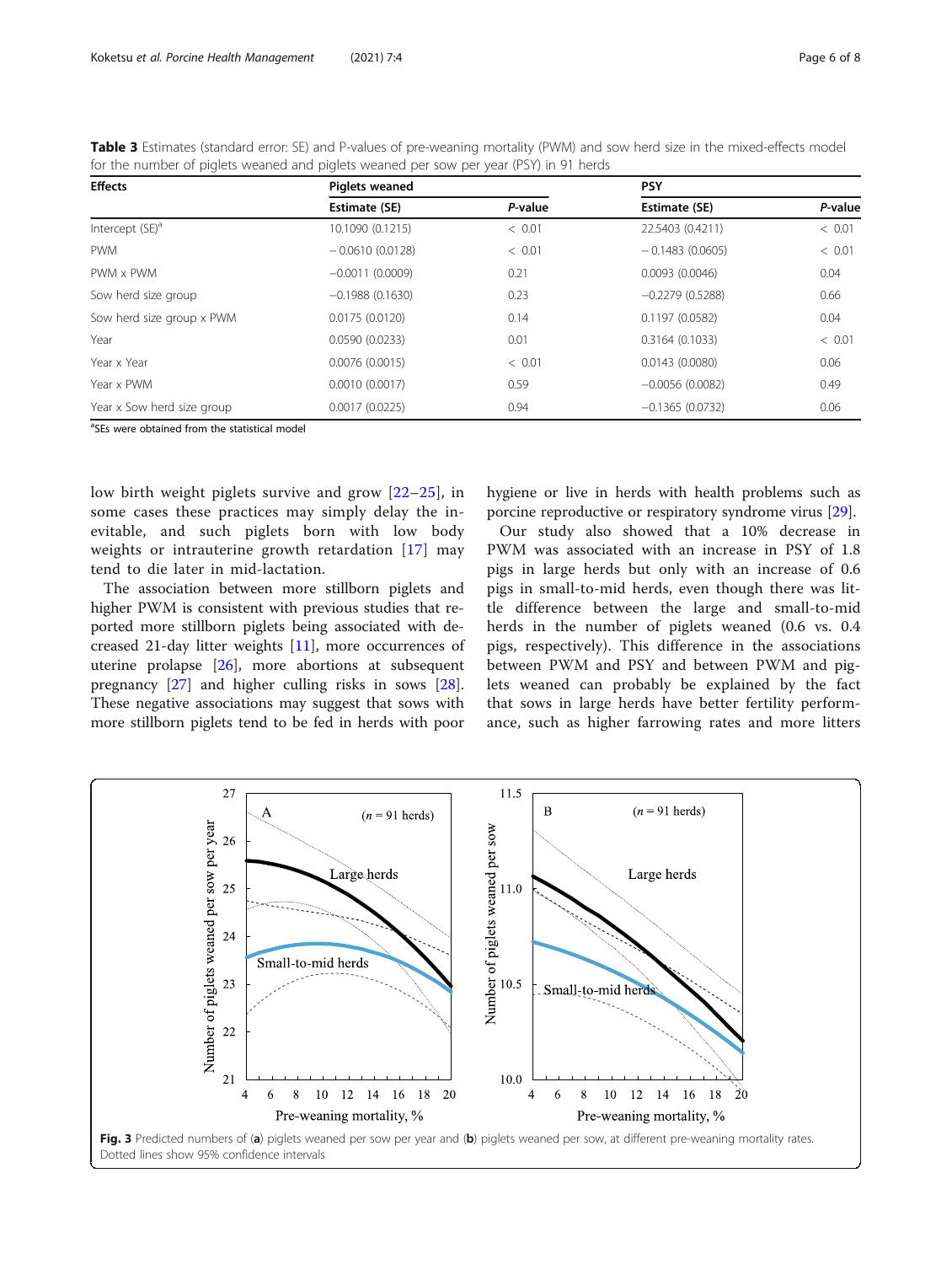<span id="page-6-0"></span>

farrowed per sow per year.. Therefore, in addition to decreasing PWM, it is critical for small-to-mid herds to improve the fertilty performance of their sows and increase their herd productivity, including measures such as PSY.

Table 4 Estimates (standard error: SE) and P-values of piglets born alive and sow herd size group in the mixed-effects model for age of piglet death in 91 herds

| <b>Effects</b>                           | Ages of piglets died (%) |         |  |
|------------------------------------------|--------------------------|---------|--|
|                                          | Estimate (SE)            | P-value |  |
| Intercept (SE) <sup>a</sup>              | 0.4731 (0.4417)          | 0.26    |  |
| Piglets born alive                       | $-0.3351(0.2121)$        | 0.10    |  |
| Piglets born alive squared               | $-0.0955(0.0402)$        | 0.02    |  |
| Sow herd size group                      | $-0.0762(0.4710)$        | 0.87    |  |
| Sow herd size group x Piglets born alive | $-0.0347(0.1430)$        | 0.80    |  |
| Year                                     | 0.3585 (0.0879)          | < 0.01  |  |
| Year x Year                              | $-0.0170(0.0053)$        | < 0.01  |  |
| Year x Piglets born alive                | 0.1220(0.0245)           | < 0.01  |  |
| Year x Sow herd size group               | 0.0061(0.0570)           | 0.90    |  |
| Stillborn piglets                        | $-0.8707(0.3640)$        | 0.92    |  |
| Piglets born alive x Stillborn piglets   | $-0.8851(0.7457)$        | 0.16    |  |
| Year x Stillborn piglets                 | $-0.0491(0.0551)$        | 0.37    |  |
| Sow herd size group x Stillborn piglets  | 0.2414(0.3146)           | 0.44    |  |

<sup>a</sup>SEs were obtained from the statistical model

With regard to the limitations of this study, the relationships found between PWM and other variables should be interpreted as associations, not as evidence of causality because our study is a retrospective observational study and not a controlled experiment. Also, the results may not be applicable to all Spanish herds because the studied herds were not randomly selected across from the whole population.

Additionally, our study used the herd as the observation unit to explore the relationship between PWM and other reproductive performance measures over 10 years. We believe that herd-level analysis is appropriate because of herd-level changes in management, health conditions and genetics that might have occurred over such a long period. However, it was not possible to perform multivariate analyses to account for any variation due to parity, season, other possible factors or the herd-entry year of sows, and any interactions with these factors. Also, our results might show a herd-level association between variables which might be different from the association that exists at the sow-level [\[30](#page-7-0)]. However, even with these limitations, our longitudinal study provides veterinarians and producers with useful information about the recent trend in PWM, and the relationships between PWM, PBA, herd size and herd productivity.